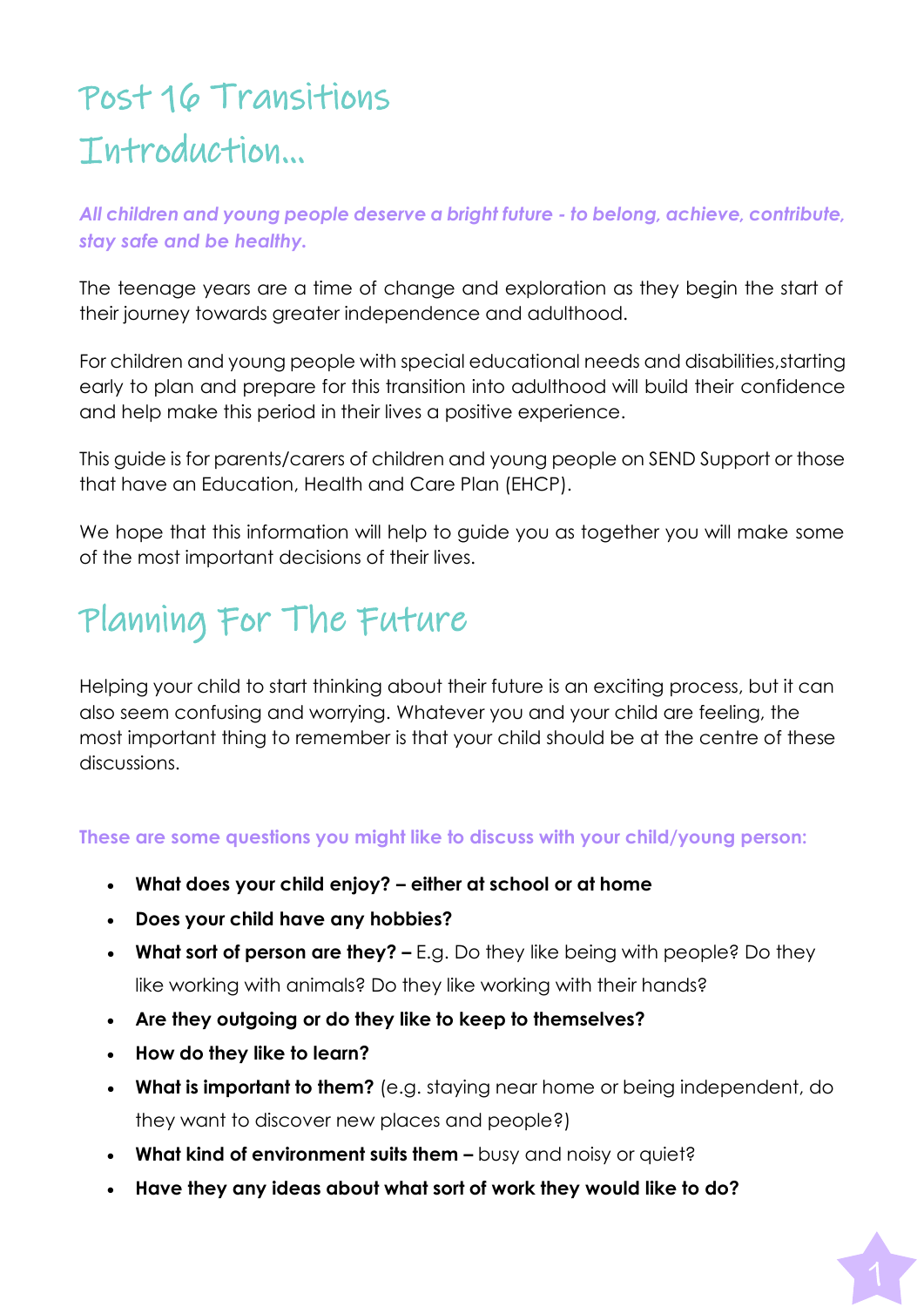# Transition Planning

*Transition means change* **and it is important to be aware of this. All young people need to make plans for their future. If your child is on SEND support their school/current setting will provide support with transition. Speak to your SENCO if you feel your young person will need a longer period to prepare.**

If your child has an EHCP, their planning for the future starts at age 13 (Year 9). As well as the statutory requirement to review the plan, it will also include planning for transition and may be referred to as the Transition Review. This allows sufficient time to start thinking and planning for their future options.

#### **The needs of the young person are central to the whole process.**

- The review meeting is crucial, and you have the right to invite anyone you feel is important in shaping your child's life. This can range from teachers, close friends, therapists, family members to social workers. Your school will support you and will organise the meetings on your behalf.
- Schools are there to inform you about the options available and support the young person through the transition process. This can include providing material in a suitable format such as Braille, large print etc.
- If a professional, such as a health care worker or teacher, cannot attend a review meeting, they should provide you with a written report.
- From Year 9 onwards, make sure you discuss with your child's school their post-16 options; visit Further Education (FE) departments, colleges and training provides.

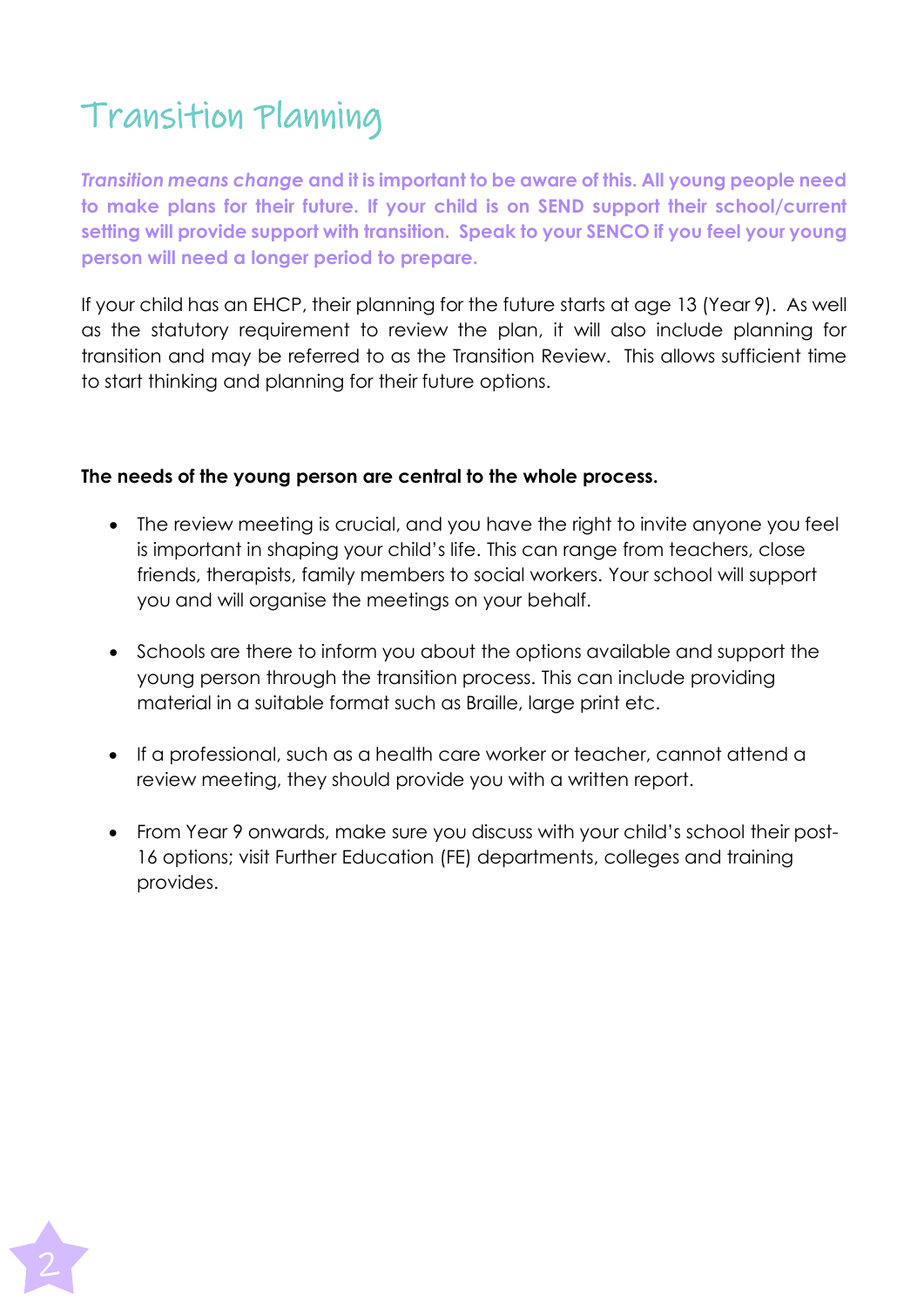#### *To ensure you get the most out of the transition planning, it is important to help your child to think about what they like and their hopes for the future.*

#### **Some young people will need more support to do this, therefore it may be helpful to ask others who know them well what they think.**

- At the Year 11 EHCP review meeting, decisions about post-16 options will need to be made.
- Your child will need to think about what they would like to do when they leave school and what support they will need to help them prepare for the future.
- Some young people may benefit from extra time in school after Year 11.
- Applications for school or college should be made in the autumn term of Year 11.
- Young people who are looking for an apprenticeship or training should start their search in the spring term of Year 11.
- It is advisable to consider all options and to have a back-up plan.

# 16+ Education and Training

It is considered important for all young people to stay in 'learning' after 16 and gain qualifications, skills and workplace experiences.

However, it is important to remember that 'learning' can take place in different settings, including school, college, through work with training, bespoke programmes or even volunteering.

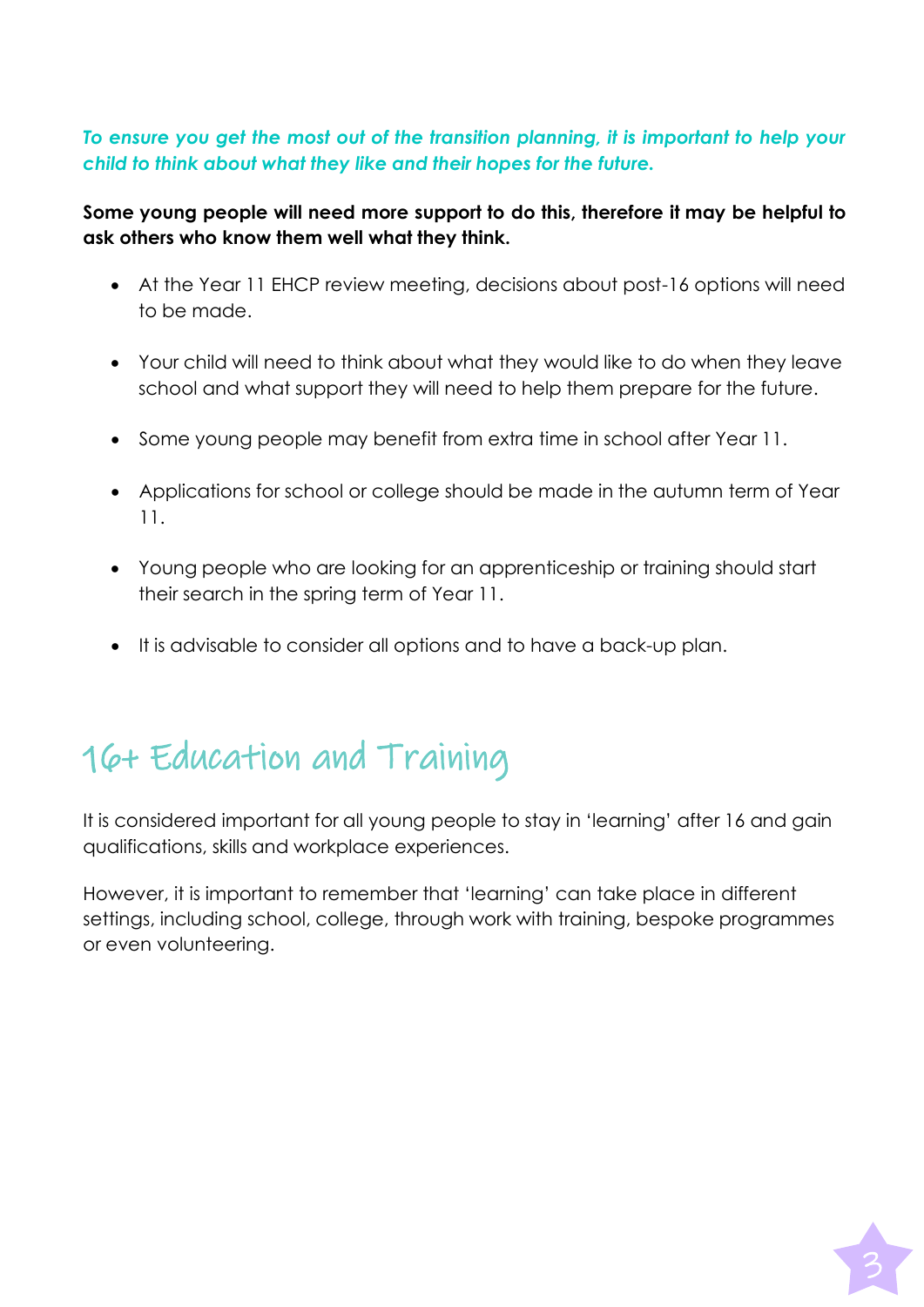

| <b>Learning Routes &amp; Qualifications Levels</b> |                                                                                                |                                                                         |                                                                                  |                                                                                                        |  |
|----------------------------------------------------|------------------------------------------------------------------------------------------------|-------------------------------------------------------------------------|----------------------------------------------------------------------------------|--------------------------------------------------------------------------------------------------------|--|
| <b>Type of Learning</b>                            | <b>Entry Level</b>                                                                             | Level 1                                                                 | Level <sub>2</sub>                                                               | Level 3                                                                                                |  |
|                                                    | Foundation<br>Courses,<br><b>Transition</b><br>Programmes<br>& Supported<br><b>Internships</b> | Level 1<br>Courses,<br>Traineeships,<br>Supported<br><b>Internships</b> | Level 2 Courses<br>Apprenticeships,<br>Traineeships,<br>Supported<br>Internships | AS/A Level<br>Courses; BTEC<br>National, Tech<br>Level other Level 3<br>Courses and<br>Apprenticeships |  |
| <b>What does it</b><br>need?                       | No GCSE<br><b>Passes</b>                                                                       | Some GCSEs<br>at grade 1-3<br>or equivalent                             | At least 4 GCSEs<br>at grade 3-4 or<br>equivalent                                | All at least 4 GCSEs<br>at grade 4+ or<br>equivalent                                                   |  |
| How long does It<br>take?                          | 1-3 Years                                                                                      | 1-2 Years                                                               | 1-2 Years                                                                        | 2 Years                                                                                                |  |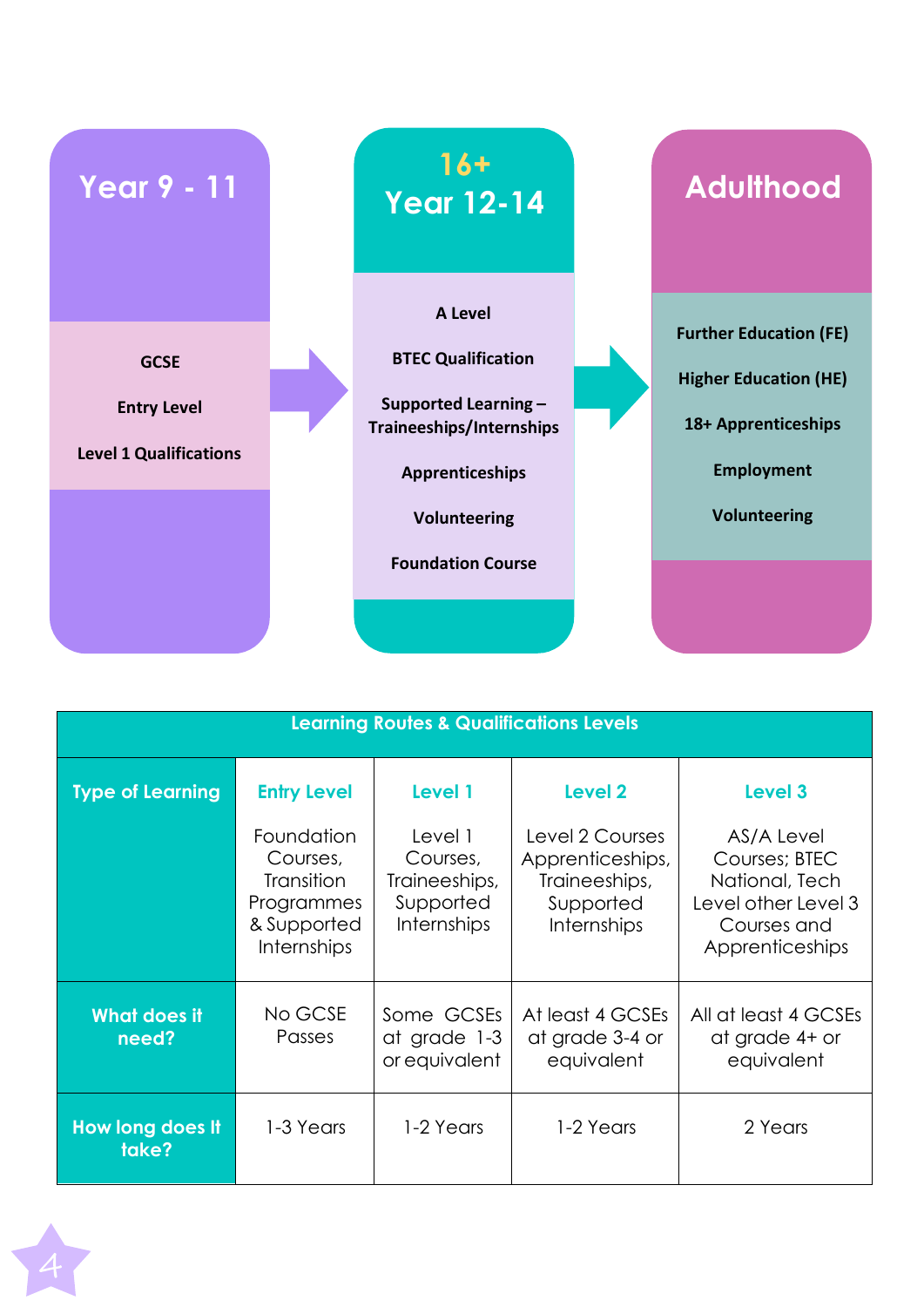# Transition Calendar – Checklist

If your child has an EHCP this process will have started in year 10. If your child does not have an EHCP this process will usually start in year 11.

| <b>September</b>                                                                                                                                                                                                                                                                                                                        | October                                                                                                                                                                | <b>November</b>                                                                                                                                                                                | <b>December</b>                                                                                                                                                                                     |
|-----------------------------------------------------------------------------------------------------------------------------------------------------------------------------------------------------------------------------------------------------------------------------------------------------------------------------------------|------------------------------------------------------------------------------------------------------------------------------------------------------------------------|------------------------------------------------------------------------------------------------------------------------------------------------------------------------------------------------|-----------------------------------------------------------------------------------------------------------------------------------------------------------------------------------------------------|
| - Explore further options in<br>employment, training, 6th<br>forms and FE colleges<br>- Look at pathways fitting<br>around skills, interest and<br>predicted grades of your<br>young person<br>- Contact the provider for<br>initial discussions & to<br>plan visits/open days if<br>your child is likely to need<br>additional support | - Ask tutors, the school's<br>careers advisers and<br>the teachers for advice<br>-Submit an early<br>application for your<br>chosen course to avoid<br>disappointment, | - Go to open days!<br>- Find out what support<br>is available and how to<br>get it<br>-College and 6th forms<br>interviews begin                                                               | - Consider a work<br>experience placement<br>during the Christmas<br>period                                                                                                                         |
| <b>January</b>                                                                                                                                                                                                                                                                                                                          | <b>February</b>                                                                                                                                                        | <b>March</b>                                                                                                                                                                                   | April                                                                                                                                                                                               |
| - Think about a back-up<br>plan!                                                                                                                                                                                                                                                                                                        | - Create an account at<br>the National<br>Apprenticeship Service<br>and keep an eye out<br>for vacancies.                                                              | - Start contacting<br>employers regarding<br>apprenticeships and<br>traineeships<br>-If you haven't done so<br>yet make sure your<br>application forms are<br>completed by the end<br>of March | - Exams start in May - some<br>schools have study leave<br>-Confirm your back-up<br>plan<br>-Discuss with student<br>advisers if any finance<br>support is available e.g.<br>FE16-19 bursary grants |
| May                                                                                                                                                                                                                                                                                                                                     | June                                                                                                                                                                   |                                                                                                                                                                                                | August                                                                                                                                                                                              |
| - Ensure your child has an<br>up-to-date CV<br>-Decide on the best<br>travel option for your<br>child. For assistance<br>under the SCC Post-16<br><b>Travel Policy the closing</b><br>date for applications is<br>31st May!                                                                                                             | 6 <sup>th</sup> Forms may now<br>have an induction day<br>- Your child needs to<br>keep applying for<br>apprenticeships and<br>work-based learning                     | - You might need to<br>start thinking about<br>options once exam<br>results are out in August<br>- Staff at 16+ providers<br>can help advise                                                   | - Update CV with exam<br>results<br>- Enrolment starts at<br>colleges<br>- Purchase new<br>kits/uniforms<br>Enjoy your Summer!                                                                      |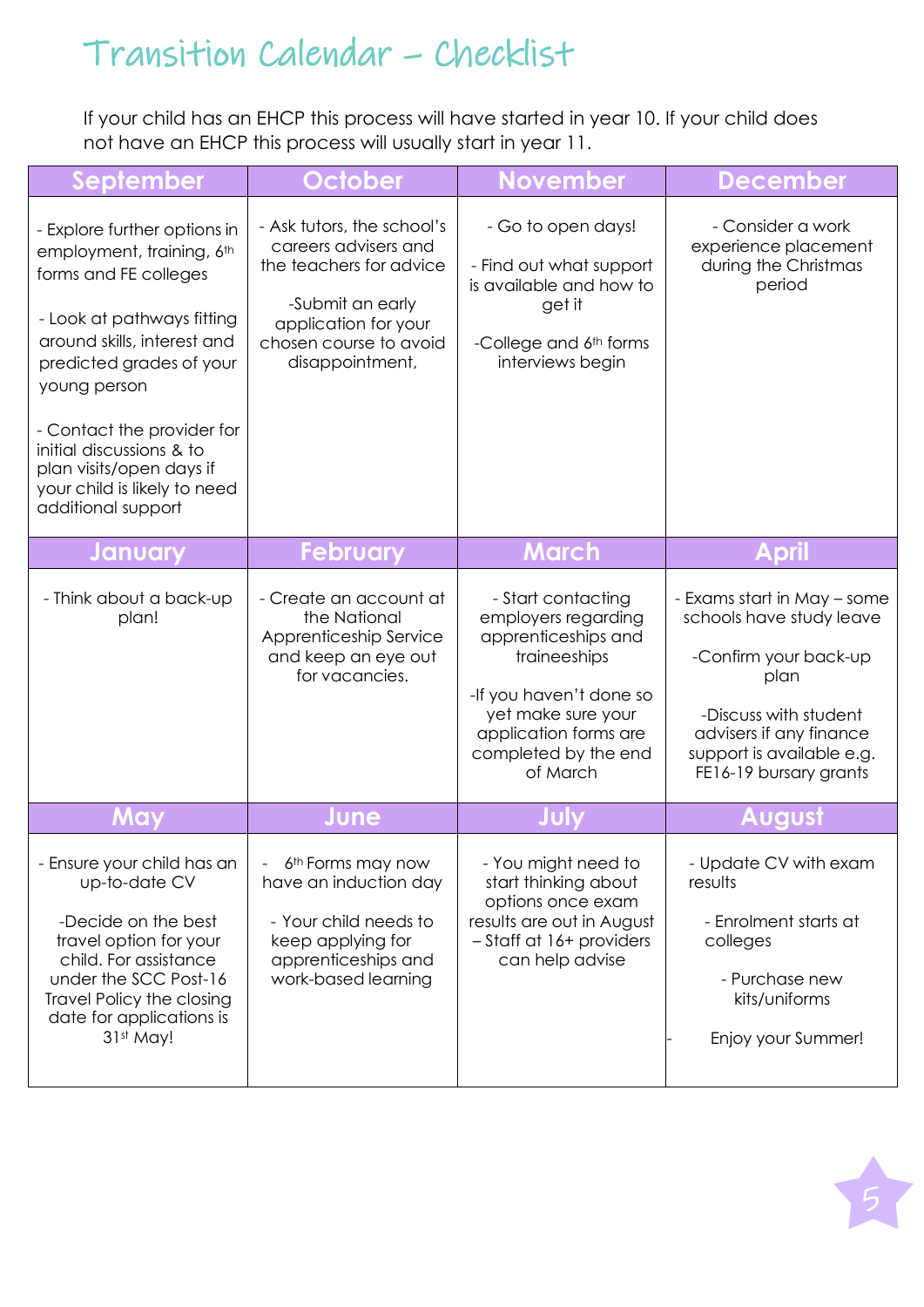#### **A brief description of the types of routes you can take post 16:**

#### *Staying in a school setting, e.g. a sixth form*

You should start thinking about this option when your child is still at school. They don't have to stay at the same school, you can apply to move to another school sixth form. Your decision should be based on what courses are on offer and whether the courses will enable your child to progress further towards their planned goal – this might be work or further/ higher education.

### *Going to a local FE college / 6th Form College / Independent training provider*

These post 16 providers typically offer a wide range of vocational and academic courses to meet the needs of students at all levels.

They all provide support for students with additional needs. You can start talking about additional needs as early as year 10 with your preferred post 16 provider – they will be able to confirm what additional support is already available and can discuss your child's needs individually.

- *Many students will attend mainstream courses, and some may require extra support. Mainstream courses will be offered at Level 1 through to Level 3 and beyond, in a range of subjects.*
- *Specialist courses are often called 'Foundation Courses' and are specifically designed for young people with SEND. Courses will aim to increase independence and confidence and develop practical and work- related skills.*
- *Some courses will focus on developing independent living skills. Whilst other courses will be focused on developing skills that will lead to employment; often focusing on a specific area of interest that the student has shown an interest in.*

### *Choosing to prepare for work*

If your child's goal is to move into work they could join a Supported Internship, pre-apprenticeship programme or traineeship. Supported Internships are specifically for young people aged 16-24 with an EHCP. They are classified as 'study programmes' and are tailored to meet the needs of the young person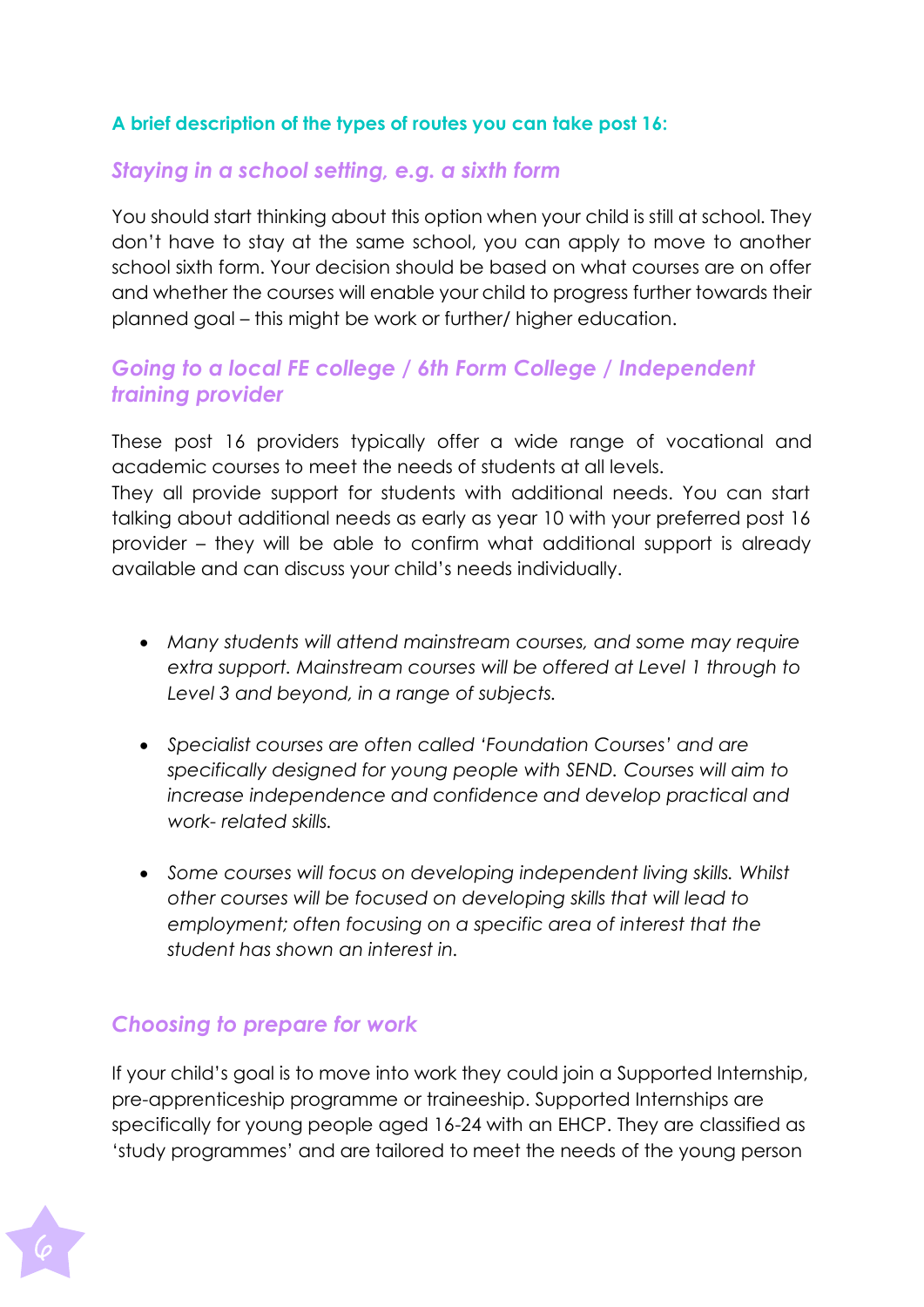and employer. Supported internships are offered by FE/Sixth form colleges and some independent training providers.

#### **The post 16 setting will:**

- Work with you to source an employer and a job role that is right for your child
- Create a unique study programme so that your child can study a qualification and gain high quality on-the-job-training whilst at work
- Provide a job coach who will come to work with your child to start with. Over time the work coach will accompany your child less and less – this will be because your child will be gaining confidence and skills and won't need as much support
- Your child may need to attend college one day a week and go to work for 2-3 days a week
- This is a study programme, so your child won't get paid, unlike an apprenticeship, which is a job

Traineeships and pre-apprenticeships are very similar. They are study programmes that include education and on-the-job training. These options are good for people who are looking to develop basic employability skills to help them on their journey to paid employment.

### **Apprenticeships**

'Earn as you learn' – apprenticeships are an excellent way to combine onthe-job learning with a working environment. Apprentices will receive on and off the job training and will work towards apprenticeship standards for their relevant job role.

Apprenticeships are offered at intermediate level (Level 2), Advanced Level (Level 3), Higher (Level 4) and Degree Level. An apprenticeship is a job not a course, so your child will need to pass a job interview and be appointed by the employer to be successful. The on-the-job training is provided by a manager/ mentor. The off-the-job-training will be provided by a training organisation who will visit your child in the workplace to check their learning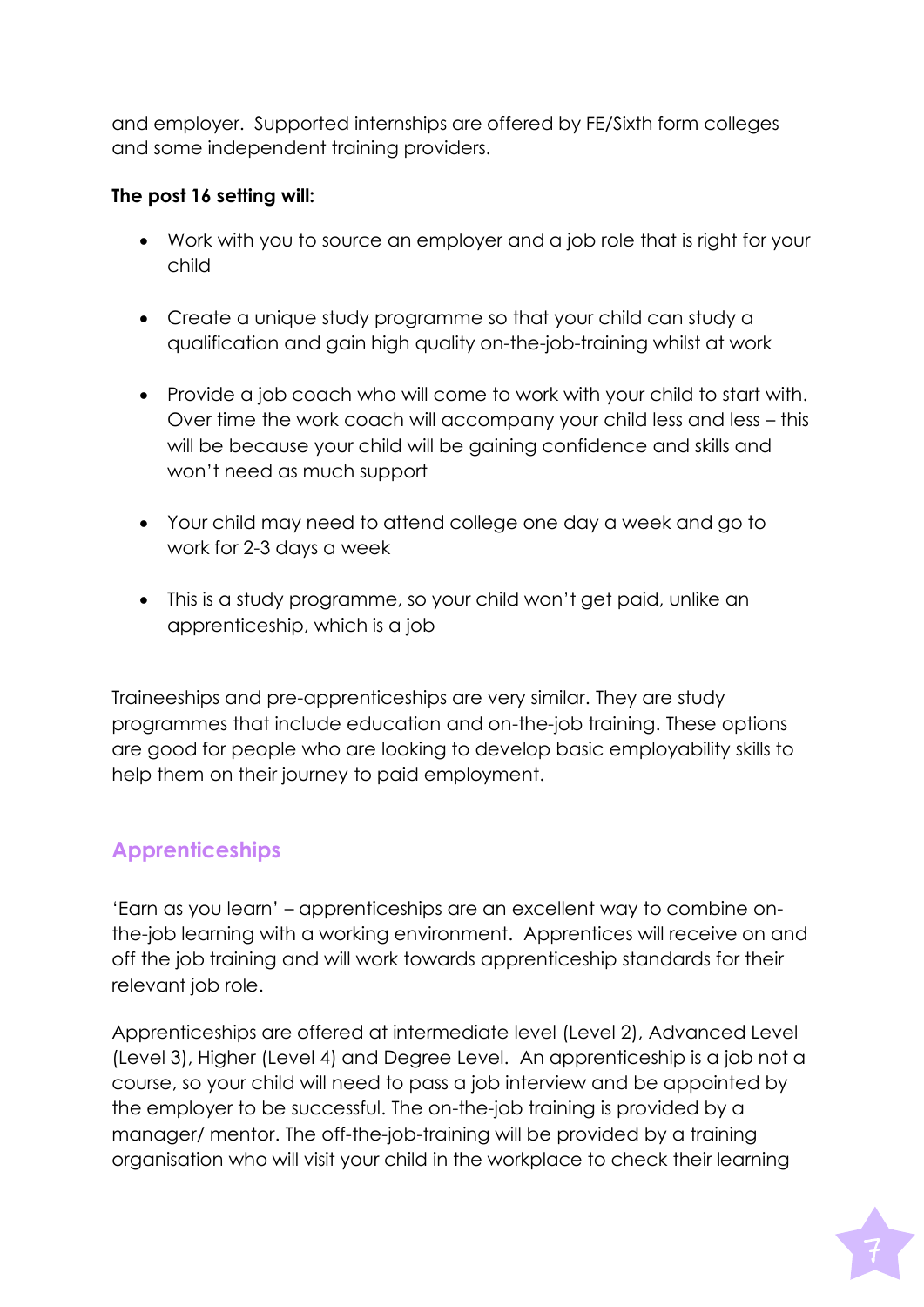and they may also need to attend college/training provider premises once a week. Your child earns a salary as an apprentice and is classified as employed rather than a student.

### *From the age of 18+*

## **Further Education at a local FE college or Independent**

With or without an EHCP it should be possible for all young adults to access a learning offer. At 19 all young people, with or without SEND, have access to education and training fully or part-funded through the Adult Education Budget. Your child can access courses that help develop their basic skills and prepare them further for work. Depending on your personal circumstances, you may need to make a financial contribution towards your child's course fees over the age of 19.

These courses tend to be part time and short but are available through independent training providers and colleges. If your child has an EHCP this means it has been recognised that your child needs to stay in learning longer and would typically have access to longer, full time courses within an FE College.

### **Apprenticeships or Employment with Training**

If your child feels confident enough to start work, it would be sensible to look for a job that has training and/or job coaching to help them adjust to the world of work.

### **Supported Employment**

This is a successful model for supporting people with significant disabilities to secure and retain real employment. There are eligibility criteria which, if met, mean the service is likely to be free. However, if this isn't granted, your personal budget or EHCP could be used to purchase this support, or you may be able to apply for an Access To Work grant.

## **Higher Education (HE)**

For young people with a level 3 qualification (e.g. A-levels, BTEC L3 etc.) and the desire and capability to study further, there are a wide range of courses to study at higher education institutions – either locally or further afield. Students with a disability or SEND can access a range of financial and personal support to help them achieve in their studies.

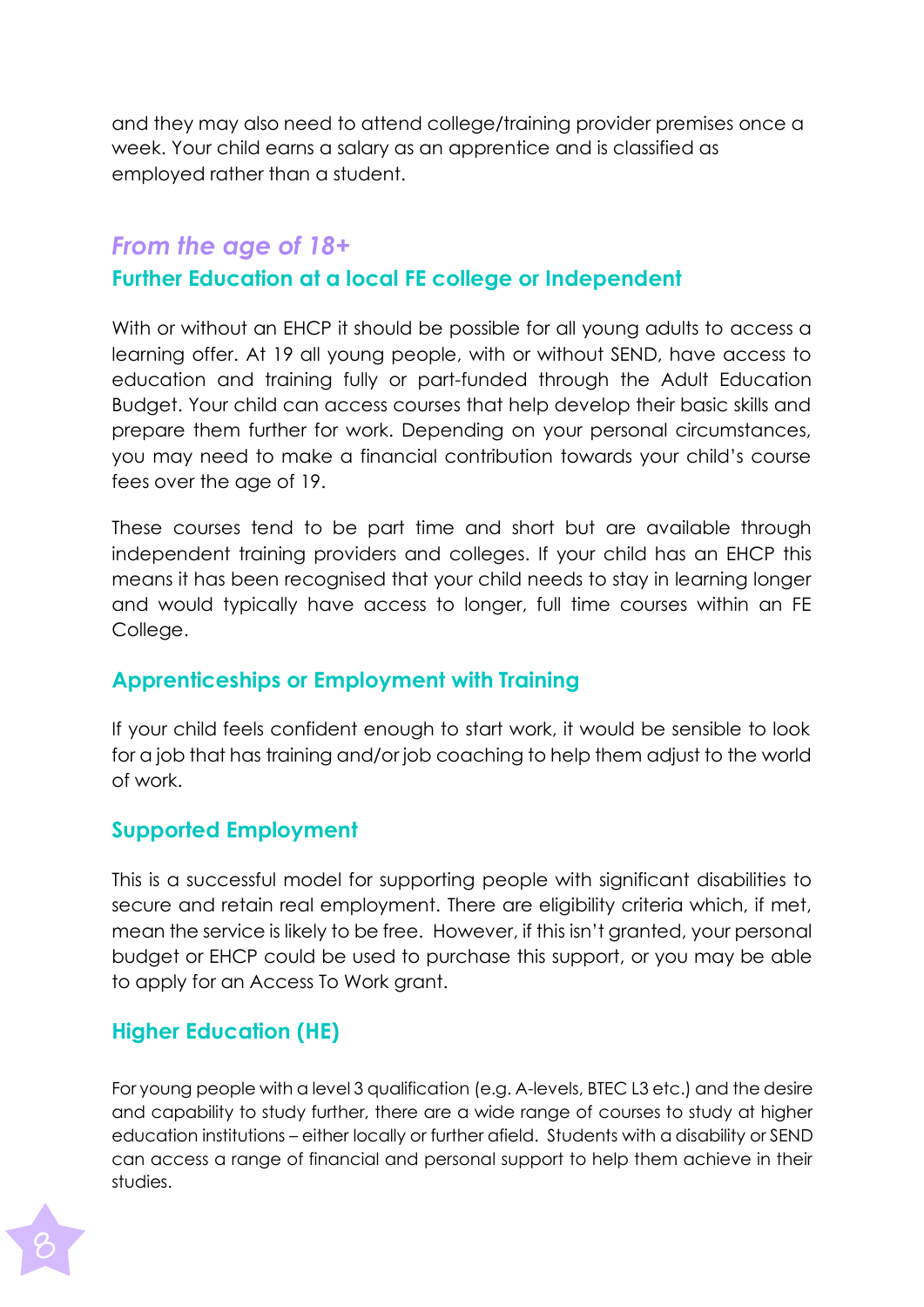## **Higher & Degree Apprenticeships**

Apprenticeships are available for people of all ages up to Level 6 and 7 (e.g. a full bachelor's honours degree or a full master's degree).

This pathway provides substantial training and the development of transferrable skills, as well as gaining a real qualification.

# Preparing for Adulthood & Employment

*Most young people with learning difficulties or disabilities are capable of working*  $and$  *want to work!* 

Employment helps people to be independent and be part of the community, leading to a good ordinary life.

For children and young people with SEND, getting work experience and developing employability skills is very important. It can also help an employer to recognise the skills that the young person can bring to their organisation.

#### **- Meeting Employers**

Schools and colleges have a duty to ensure all young people have opportunities to meet with employers during their time in education – an aspect which is inspected by Ofsted. This could be an employer coming to the school or college to talk to students about their job, help with a project, give students opportunities for a mock interview or mentor a student. Many schools hold careers fairs where students get the chance to talk to lots of employers in one day.

#### **- Work Experience**

Your child should also be offered the chance to do some work experience during their time in education. This could be for a fixed period of time, such as one full week or spread over a number of weeks during a term. Schools and colleges have a responsibility to help students prepare for these kinds of experiences.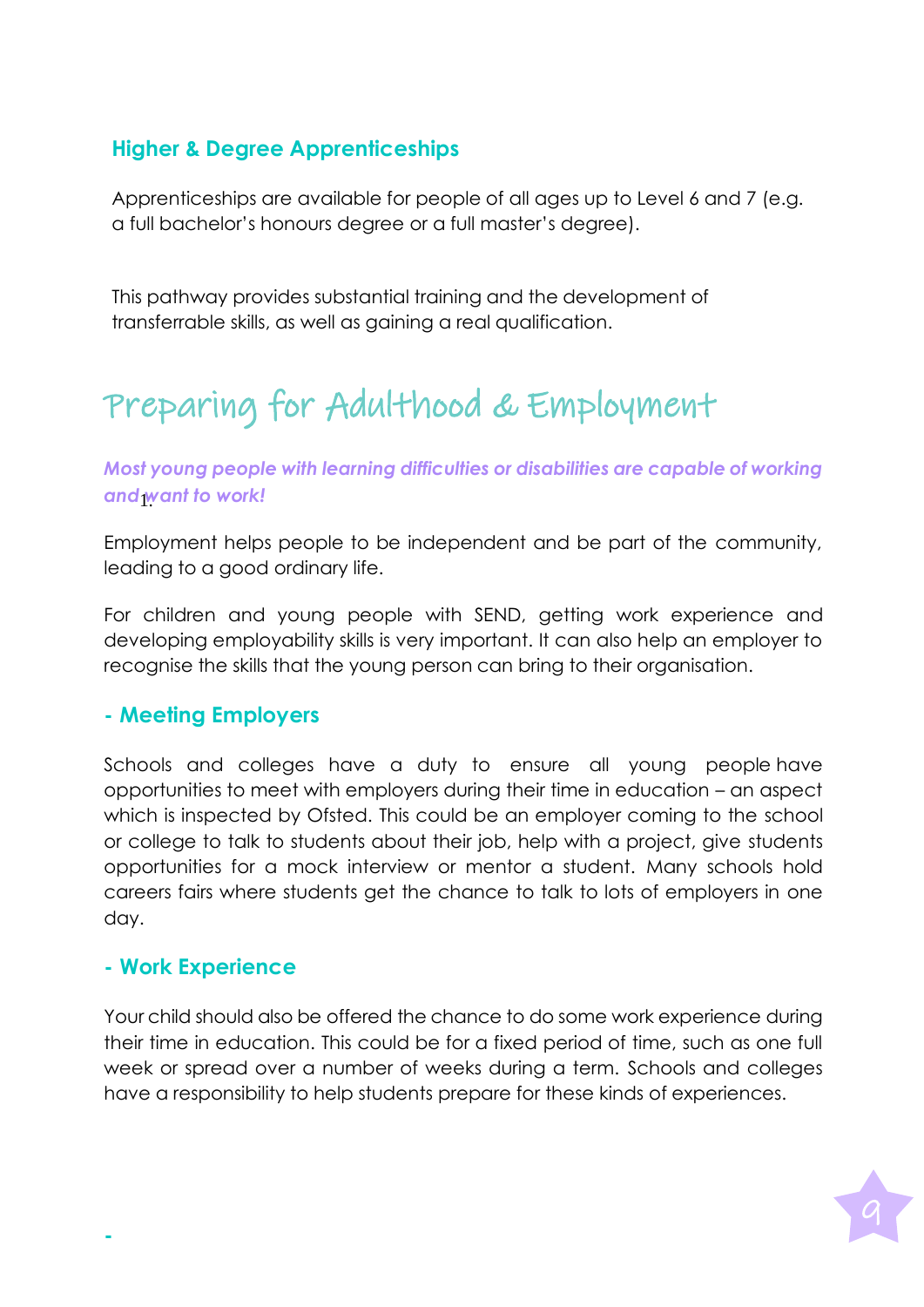#### **- Volunteering**

Volunteering can also help students develop skills that will help them in future employment. There are formal programmes such as the Duke of Edinburgh Award or National Citizenship Service that schools and colleges will be involved in. You could also help your child to do some voluntary work outside school or college in an area that they are interested in. However, your child may need to be over 16 to take part in external voluntary work and they may need some support.

# Further Information



**Information:** You may find it helpful to look at our other leaflets and information on our website, social media channels and through our workshops and courses. We have some downloadable resources. If you can't find the answers to your questions, you can get in touch by phone, text or email – **you choose** which works best for you.



**Advice:** We provide unbiased information and advice about what the law says, the local authority's policies and procedures, and about the policy and practice in local schools or other settings. We do not take sides or tell you what to do, we will help you get the information you need to make your **own choices**.



**Support:** We can help you by **listening** to your views and concerns, whilst working with you to explore your options. We can help you with preparation for meetings, with letters, forms and reports and support you to have the confidence to **express your views**.

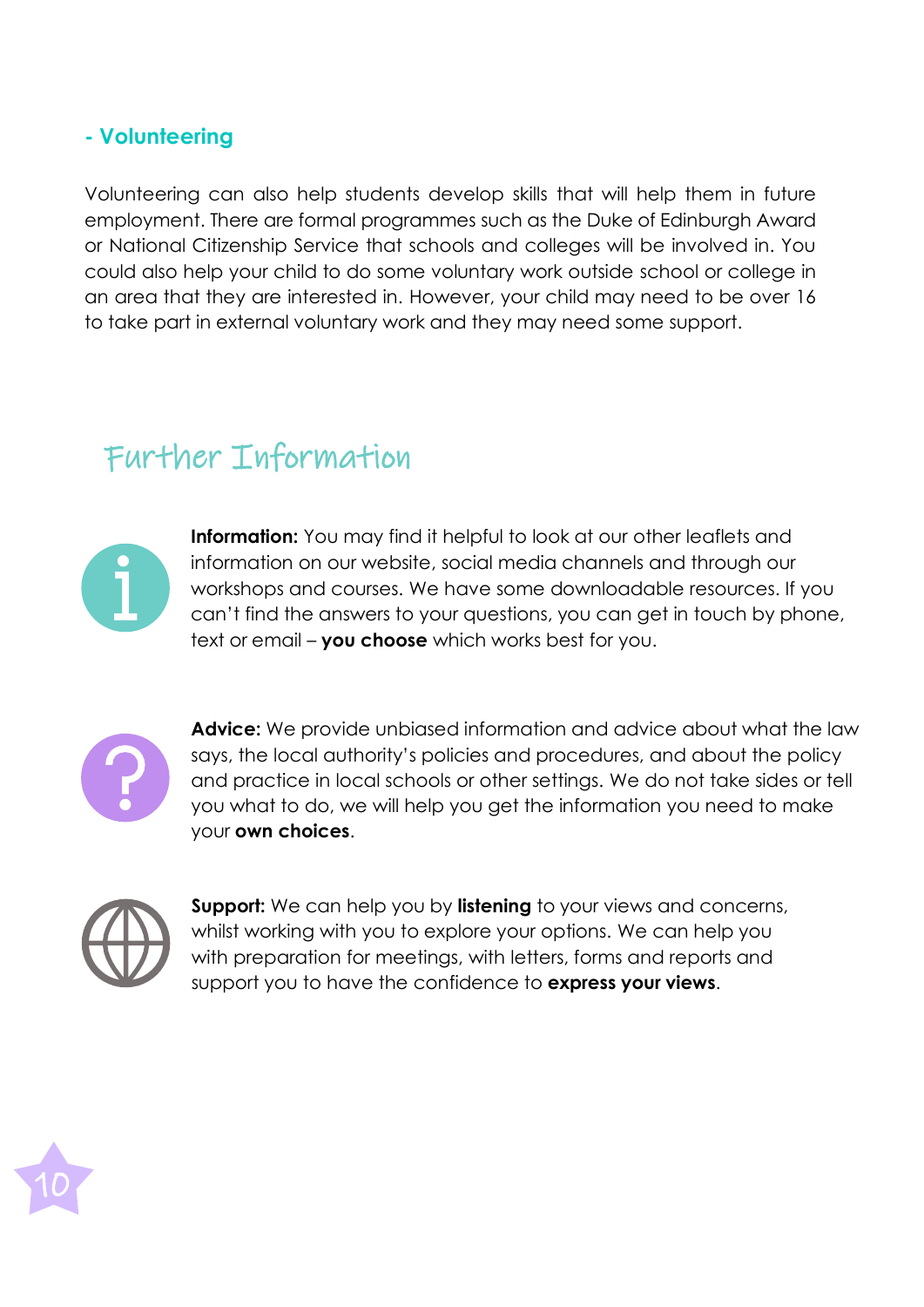# Useful Links

**Ace Education** (independent advice and information on state education inEngland.

**Child Law Advice** (education law advice for families) [www.childlawadvice.org.uk](http://www.childlawadvice.org.uk/)

**Contact** (for families with disabled children) [www.contact.org.uk](http://www.contact.org.uk/)

**Council for Disabled Children** (umbrella body for the disabled children's sector) [www.councilfordisabledchildren.org.uk](http://www.councilfordisabledchildren.org.uk/)

**IASS** (information, advice and support services network) [www.cyp.iassnetwork.org.uk](http://www.cyp.iassnetwork.org.uk/)

**IPSEA** (national charity providing legally based information advice and support[\)www.ipsea.org.uk](http://www.ipsea.org.uk/)

**Our Website** [www.cornwallsendiass.org.uk](http://www.cornwallsendiass.org.uk/)

**SEND Code of Practice** (explains the statutory duties of schools and local authorities) [www.gov.uk/government/publications/send-](http://www.gov.uk/government/publications/send-) codeof-practice-0-to-25

**SEND Tribunals Service** (organisation responsible for handling claims) [www.justice.gov.uk/tribunals/send](http://www.justice.gov.uk/tribunals/send)

**GOV UK Volunteering** (find volunteering opportunities) [www.gov.uk/volunteering](http://www.gov.uk/volunteering)